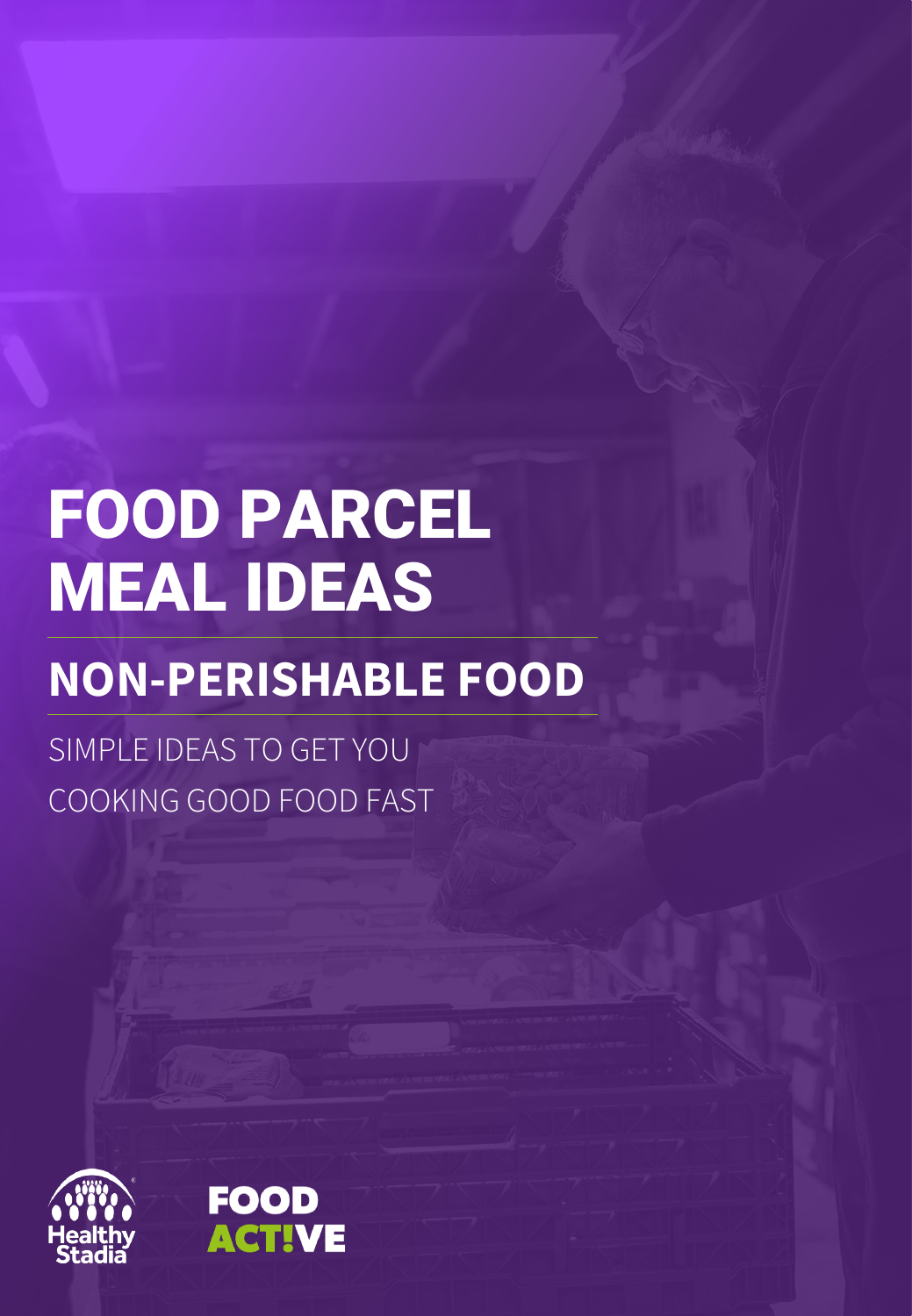

### INTRODUCTION

Stuck for ideas on what you can make with the ingredients in your food parcel? Look no further.

need to put in the fridge and can store for a long time) that you might find in your food parcel. Use the scale below to make sure all of the meals you prepare meet any dietary requirements you or your family may have.

| Healthy Stadia's nutrition partner, Food<br>Active, has developed a guide to help you to<br>prepare and cook some basic but tasty<br>meal ideas for breakfast, lunch, dinner,<br>snacks and dessert. | <b>Key</b>           |                        |
|------------------------------------------------------------------------------------------------------------------------------------------------------------------------------------------------------|----------------------|------------------------|
|                                                                                                                                                                                                      | <b>B:</b> Breakfast  | P: Pudding             |
|                                                                                                                                                                                                      | L: Lunch             | V: vegetarian          |
| All of the meals in the guide use non-<br>perishable ingredients (i.e. food you don't                                                                                                                | <b>D:</b> Dinner     | Ve: Vegan              |
|                                                                                                                                                                                                      | S: Snacks            | <b>Gf:</b> Gluten free |
| $\overline{2}$                                                                                                                                                                                       | www.healthystadia.eu | www.foodactive.org.uk  |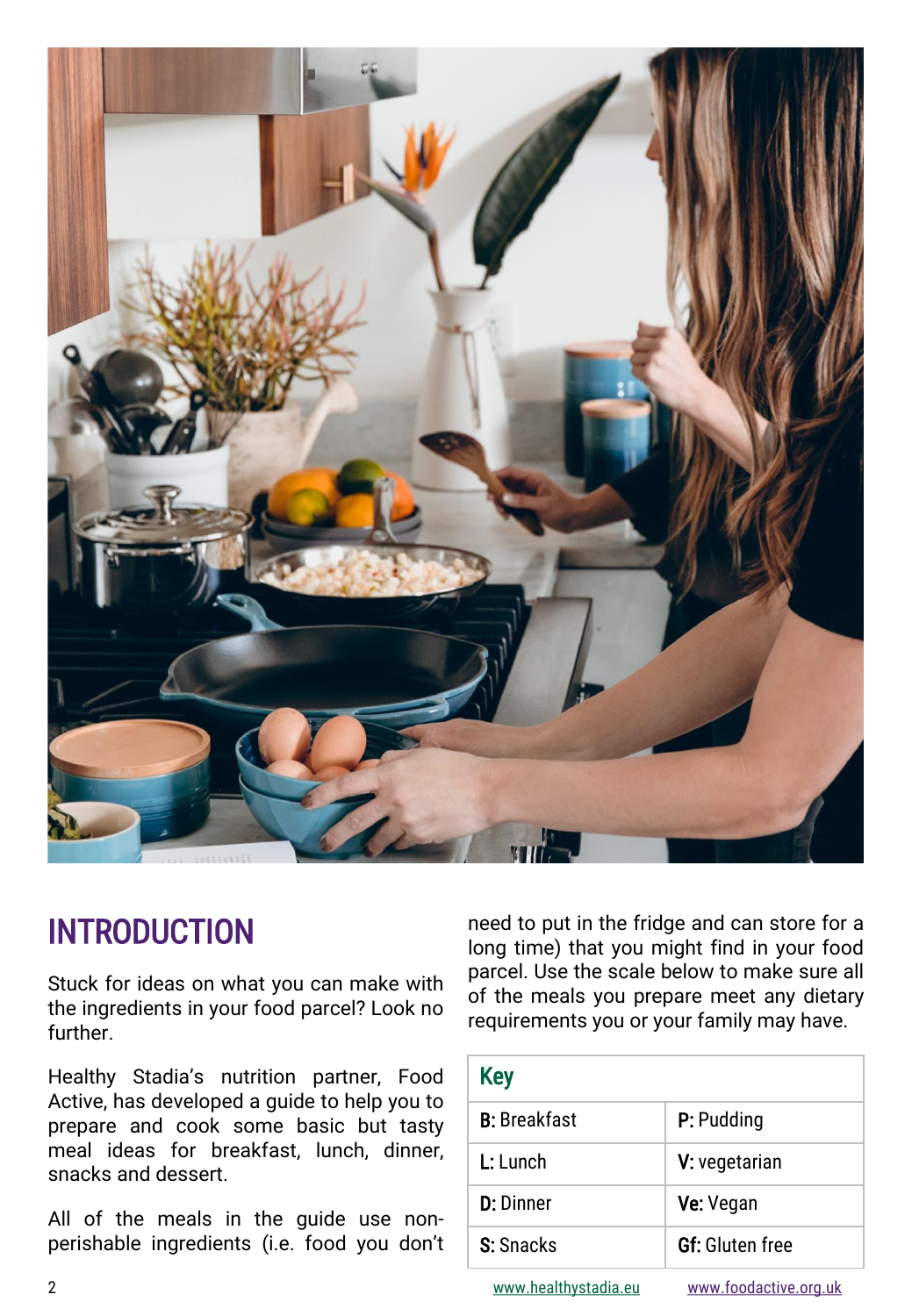### TINNED VEGETABLES

### Mushrooms

**B:** Drained and grilled, served with scrambled, poached or fried eggs and brown toast (v) **B:** Drained and fried, added to complete your full English breakfast (gf without toast) **D:** Delicious added to pasta dishes, especially tomato-based sauces (v)

**D:** Perfect addition to any stews or casserole **D:** Mushroom Bolognese. Make one quantity of the tomato sauce recipe under 'tinned tomatoes', but add finely chopped drained tinned mushrooms along with the rest of the vegetables at the start. Serve with brown pasta or spaghetti and a sprinkle of cheese (v, ve without cheese)



### DID YOU KNOW?

Tinned, frozen and fresh fruit and vegetables all count as a portion. Try to aim for a variety and at least 5 portions every day!

#### **Carrots**

**D:** Perfect accompaniment to any meat or fish meal **D:** Perfect addition to any stews, soup or casseroles

#### Green Beans

**D:** Perfect accompaniment to any meat or fish meal

**D:** Delicious added to pasta dishes, especially tomato-based sauces. See recipe under 'Tinned Tomatoes' (ve)

#### Peas

**D:** Perfect accompaniment to any meat or fish meal

**D:** Delicious added to rice or pasta dishes, especially tomato-based sauces. See recipe under 'Tinned Tomatoes' (ve)

### **Sweetcorn**

**L/D:** Mix with a tin of drained tuna and tablespoon of mayo for a tasty filling for a jacket potato (gf) or sandwich

**D:** Perfect accompaniment to any meat or fish meal

**D:** Delicious added to pasta dishes, especially tomato-based sauces. See recipe under 'Tinned Tomatoes' (ve)

**L:** Corn, chickpea and mayo sandwich filling: Heat tsp oil in a pan, add in mixed herbs, 1 garlic clove and 1 onion. Fry until soft then remove from heat and set aside. In a bowl, mash the onion mixture with a tin of sweetcorn, tin of chickpeas, ¼ tsp salt and 3 tbsp's of mayo (v)

#### **Top tip**

When making pasta or rice dishes, it can be useful to make extra portions and use the leftovers for meals across the next few days. Store any leftovers in the fridge in a sealed container and consume within 3 days maximum. When reheating ensure food is piping hot before serving.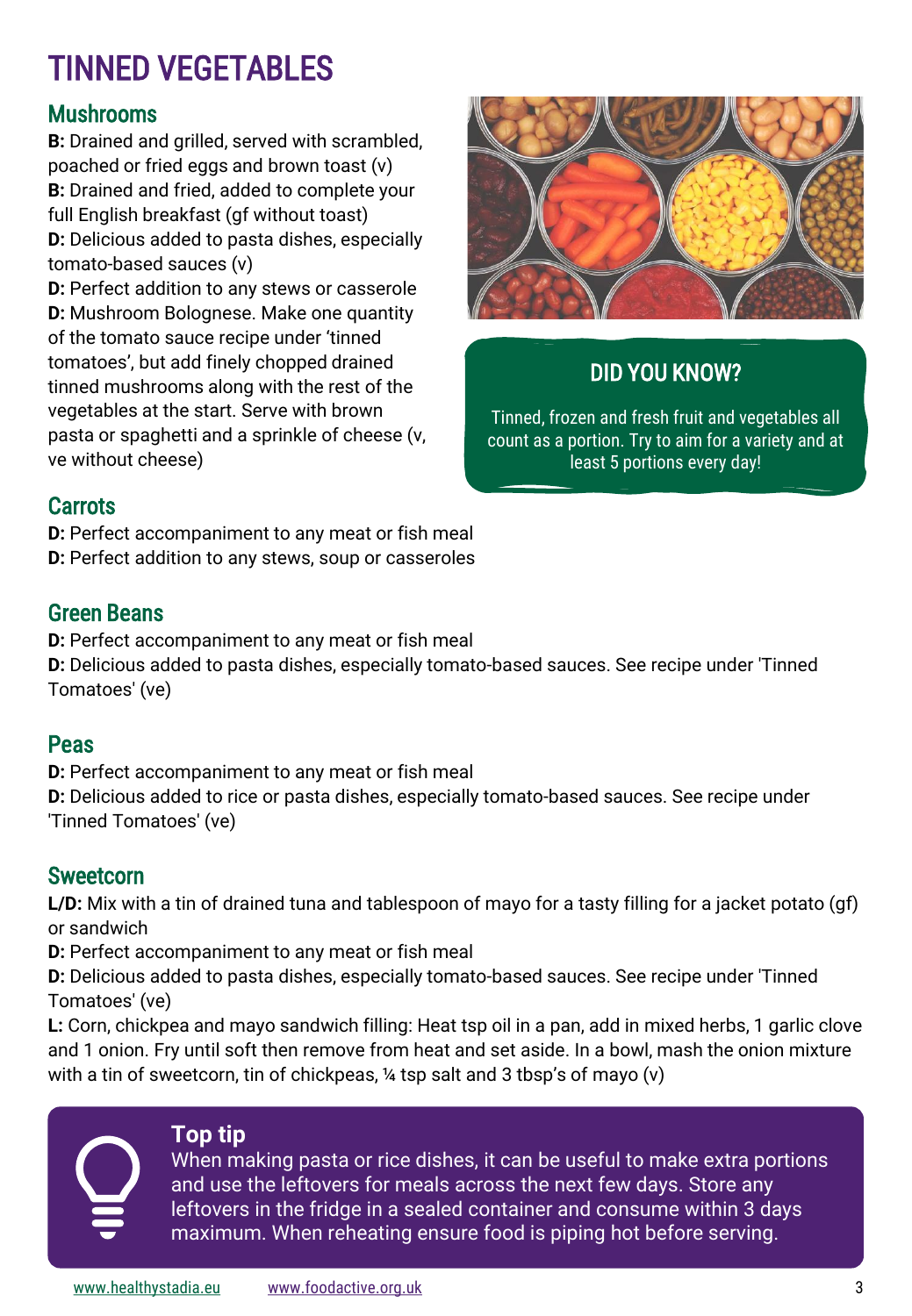### **Tomatoes**

**B:** Plum tinned tomatoes, warmed and served on two slices of brown toast (ve) **L/D:** Perfect for making your very own homemade tomato sauce to be served with pasta. Recipe to the right and some variations could include:

- Adding fresh diced courgettes, aubergines, peppers or tinned mushrooms and/or sweetcorn would all work well (v/ve if no cheese is added).
- Chunks of tinned or cooked fresh meat added is a tasty and filling addition
- Flaked tinned tuna, salmon, mackerel and sardines are also delicious added to this sauce

### Spinach leaves

**B:** Added to a two-egg omelette (v, gf) **B:** Added to scrambled egg (v, gf) **D:** Delicious added to pasta dishes, especially tomato-based sauces! (v/ve if using dried pasta)

### Mushy Peas

**D:** Perfect accompaniment to any meat or fish meal

### Homemade tomato sauce

#### Serves 4-6 (ve)

#### Prep time: 10 mins / Cook time: 45 mins

- Chop 1 onion, along with 3 stalks of celery and 1 carrot into small chunks if you have them.
- Fry all together in a medium saucepan with a little oil for 10 minutes on a lowmedium heat until soft.
- Add 2 chopped garlic cloves and cook for another 2 minutes.
- Add 1 tin of tomatoes (plum or chopped), and one tin of water. Add 1 tsp of sugar and crumble in half a stock cube (any flavour), if you have one. If not, just add a pinch of salt.
- Simmer on a low heat for 30 minutes and season with black pepper. If available, add any dried herbs you have in stock – roughly around 2 teaspoons worth (mixed herbs, Italian herbs or even a pinch of chilli flakes would all work well).
- Any leftovers are perfect and easy option for tomorrow's lunch or dinner – just make sure you reheat until piping hot in the microwave, hob or oven.

### TINNED FRUIT

There are many different types of tasty tinned fruit available, and most will work across the selection of meal ideas below. Some varieties you may receive include tinned peaches, mandarin segments, pineapple (chunks and rings), pear halves, apple slices, prunes, strawberries, grapefruit and more. You can also get tins of fruit salad which contains a selection of fruit.

- **B:** Topping on cereal or porridge apple slices and mandarin segments are a tasty option.
- **B:** Delicious served on top of yogurt try strawberries or pineapple chunks (v, gf)
- **S:** Bowl of fruit, served with yogurt if available or on its own a mixture of any fruit! (v, gf)
- **P:** Delicious swirled into rice pudding chopped peaches or pear halves are a great choice
- **P:** Fruit salad (ve, gf)

#### **Top tip**

If you have any leftover tinned food that you want to save for another meal, transfer it into a resealable, non-metallic container and store in the fridge, consuming within two days of opening.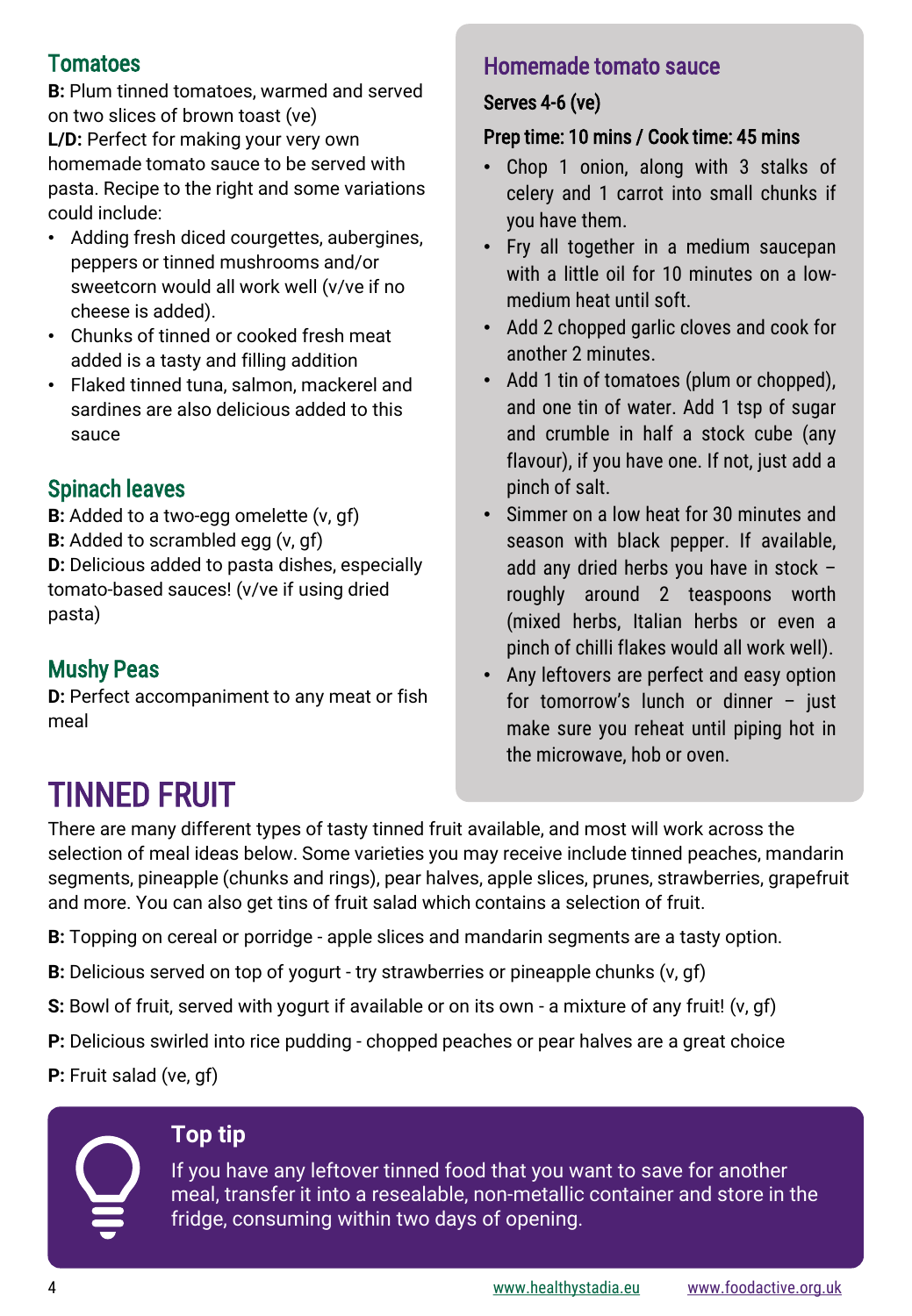### BAKED BEANS

**B:** Baked beans on brown toast, topped with some grated cheese if available (v) **B:** Perfect accompaniment to your full English breakfast to boost the vegetable content **L/D:** Delicious filling for jacket potato, topped with some grated cheese if available (gf, v) **D:** Perfect served alongside corned beef or tinned pork/ham and mashed potato (gf) **D:** Vegetable chilli made with chopped tomatoes, baked beans, mixed beans, peas and condiments including tomato puree, chilli powder and pepper – delicious served with rice (ve, for gf serve in a jacket potato).

### TINNED PASTA

**L/D:** Spaghetti hoops or strands on brown toast and two fried eggs (v) **L/D:** Spaghetti hoops or strands on brown toast with grilled mushrooms and grated cheese (v) **D:** Perfect served alongside corned beef or tinned pork/ham and boiled vegetables

### TINNED SOUP

**L:** Soup with slices of brown bread with spread or toast (v depending on soup)

**L:** Soup and a sandwich (any filling; cheese (v), ham, egg (v), tuna served on brown bread with sliced tomato, cucumber and/or salad) (v depending on soup and filling)

**D:** Soup served with cheese and slices of fresh tomato or sliced tinned mushrooms on brown toast and grilled until melted and golden (v depending on soup)



### TINNED PULSES AND LENTILS

**D:** Lentil bolognaise and pasta: Add one tin of lentils (any kind) to a quantity of homemade tomato sauce (found under tinned tomatoes) when the chopped tomatoes are added and continue the recipe as usual (ve).

**D:** Chickpea fried rice: Cook rice according to packet instructions. Heat 2tbsp butter in a large frying pan and stir in 1 chopped onion, 1 garlic clove and 2 carrots. Continue stirring for 5 minutes. Add chickpeas and tinned peas/sweetcorn and cook for 1 more minute. Spoon the cooked rice into frying pan and stir well. Serve with soy sauce and or/lemon juice for flavour (gf without soy sauce, v/ve depending on butter/margarine used).

### TINNED FISH

### Tuna (chunks or steak)

**L/D:** Mix with sweetcorn or red onion and a tablespoon of low-fat mayonnaise for a tasty and healthy filling for your jacket potato (gf).

**L/D:** Flakes of tuna added to a two-egg omelette, along with some sweetcorn, red onion or chopped fresh tomatoes (gf).

**L/D:** Delicious added to pasta sauce, especially tomato-based sauces. See recipe under 'Tinned Tomatoes' (v)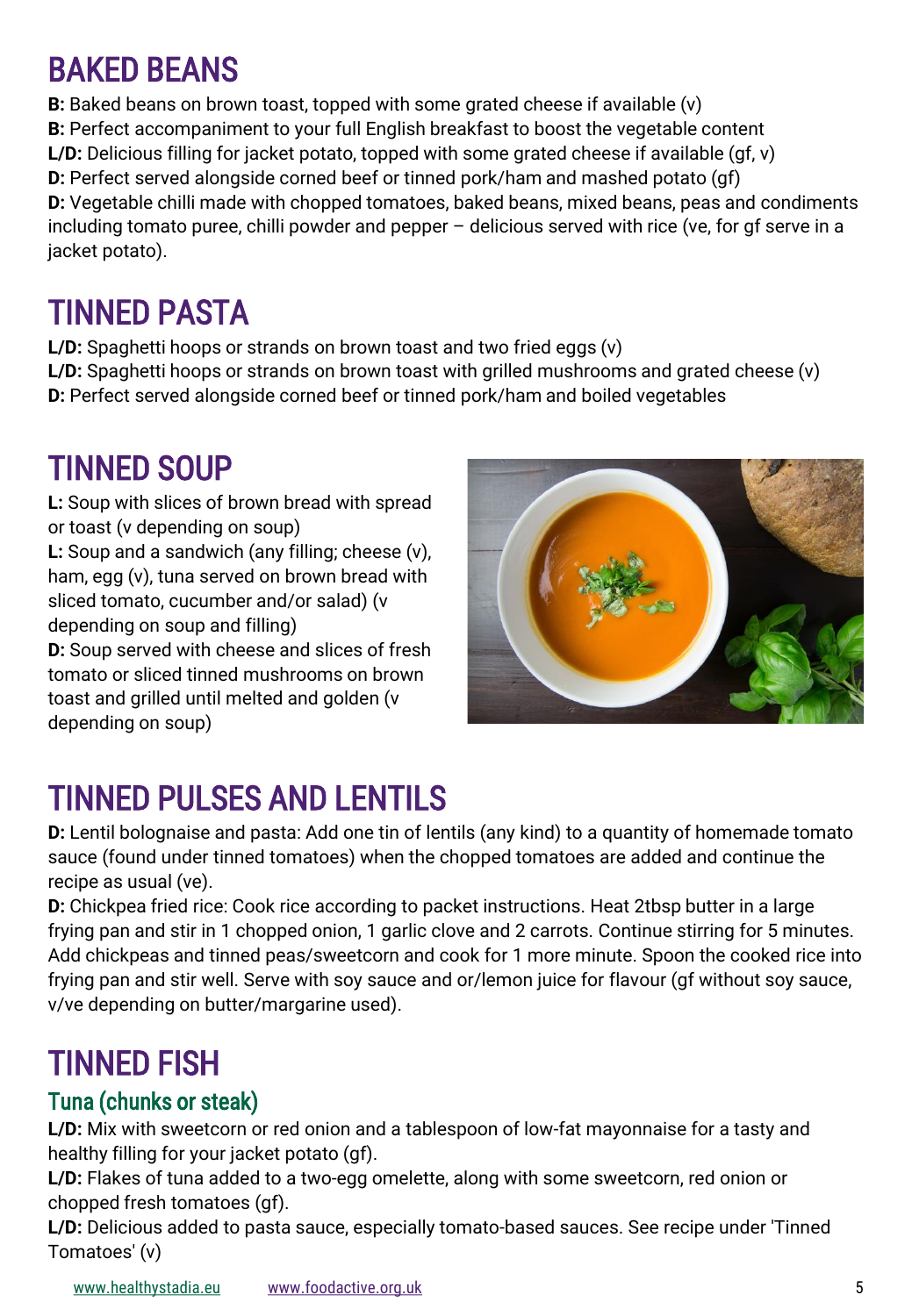### Sardines and Mackerel

**L/D:** Sardines or Mackerel on toast; mix a tin of mackerel or sardines with a tablespoon of low-fat mayonnaise, season with pepper and spread across two slices of brown toast. Serve with a 150ml glass of orange juice.

**D:** Mackerel or sardines added to a tomato pasta dish. See recipe under 'Tinned Tomatoes' **D:** Mackerel or sardines served with boiled rice served and with boiled vegetables of your choice (carrots, peas, cabbage, broccoli etc.)

**L/D:** Chunks of mackerel or sardines added to a two-egg omelette. Add some diced fresh red onion or tomatoes, tinned sweetcorn or spinach (gf).

**D:** Mackerel and sardines mixed with mashed potato and served with boiled vegetables of your choice served on the side (gf)



### Salmon (Red or Pink)

**L/D:** Flakes of tinned salmon added to a twoegg omelette, along with some sweetcorn, peas or chopped fresh tomatoes (gf).

L/D: Delicious added to pasta sauce, especially tomato-based sauces. See recipe under 'Tinned Tomatoes'

**L:** Salmon and tomato sandwich, served on brown bread

**L:** Mix a tin of salmon with a dollop of mayonnaise, lots of pepper and spread on slices of brown toast. Serve with a 150ml glass of orange juice.

**D:** Mix tinned salmon with mashed potato, add tinned peas, chopped onion and season with lots of pepper. Add any dried of fresh herbs such as mixed herbs, form into small patties, roll in a little milk and then roll in breadcrumbs (grate any leftover or stale bread on a box grater) and fry in oil for 10 minutes, or until golden. Serve with boiled vegetables. **D:** Flakes of tinned salmon mixed with boiled brown rice and any boiled vegetables (gf).

### TINNED MEAT

### Corned Beef

**L:** Corned beef sandwiches with sliced tomato, served on brown bread. **D:** Slices of corned beef with tinned new potatoes, instant or fresh mashed potato and any boiled vegetables (fresh or tinned) (gf double check packet on instant) **D:** Corned beef hash made with tinned new potatoes, instant or fresh mashed potato,

onions and topped with sliced tomatoes and a  $\frac{1}{2}$  tin of baked beans on the side (gf - double check packet on instant).

### DID YOU KNOW?

It is recommended that we eat at least two portions of fish every week, of which one should be oily – including sardines, mackerel and salmon.

Tinned varieties of these fish are a quick and easy way to make sure we meet these guidelines!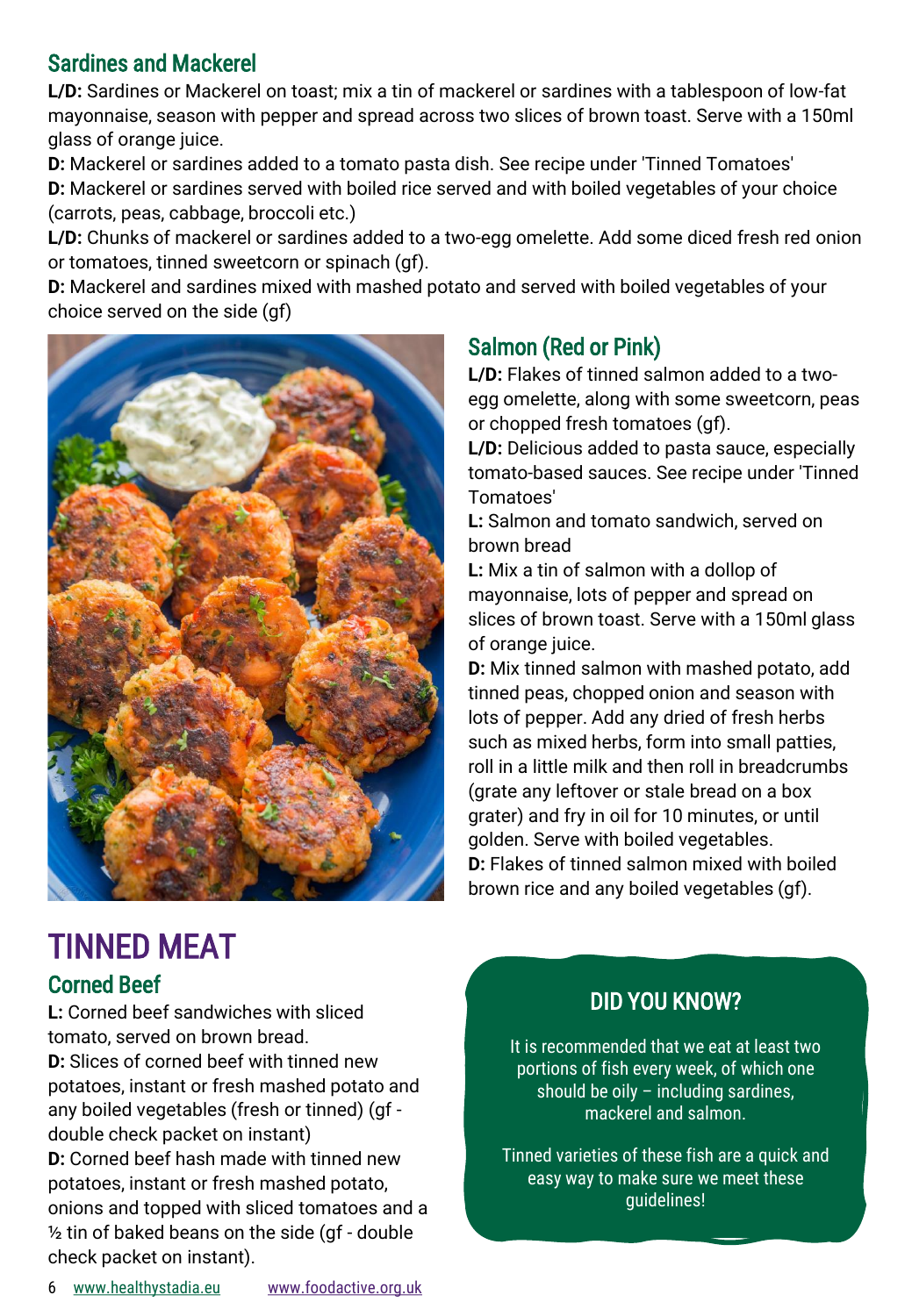### Tinned Ham, Pork, Chicken and Turkey

**D:** Sliced ham/chicken/turkey, beef with tinned new potatoes, instant or fresh mashed potato and any boiled vegetables (fresh or tinned) (gf - double check packet on instant)

**D:** Chunks of meat swirled into a tomato pasta dish. See recipe under 'Tinned Tomatoes'.

**L:** Ham and tomato sandwich, served on brown bread, delicious with a dollop of mayonnaise and/or mustard if available

**L:** Chicken or Turkey salad sandwich, served on brown bread, delicious with a dollop of mayonnaise if available

### PASTA, RICE AND NODDLES

#### **Rice**

**D:** Boiled rice is a perfect accompaniment to any meat or fish meal (qf)

**D:** Egg fried rice – cooked rice mixed with a selection of cooked veg, with an egg added at the end and scrambled into the rice (gf, v)

**D:** Savoury rice – mix cooked rice and diced vegetables (carrots, celery, cauliflower, peas and sweetcorn, kidney beans and/or chickpeas are good options) together in a pan. Season with pepper, and a touch of salt a sprinkle of mixed herbs can add flavour. Adding a tin of flaked mackerel, sardines, tuna or salmon can be a tasty addition. Make enough for two portions and keep the rest in a resealable box and ensure you consume within 2 days. If reheating, make sure the food is piping hot before serving (gf)

### DID YOU KNOW?

Around a third of what we eat in any given day should be carbohydrates, such as bread, pasta, rice and cereals. Try to consume wholegrain varieties as much as possible as they contain more fibre, which is important for our digestive system!



### Pasta

**L/D:** Boil and serve with a quantity of homemade tomato sauce, or jarred sauce, with vegetables such as tinned sweetcorn, peas, cooked onions and/or celery (v/ve). Add chunks of tinned meat or any tinned fish if you prefer. Make enough for two portions and keep the rest in a resealable box for lunch or dinner the next day and ensure you consume within 2 days. If reheating, make sure the food is piping hot before serving.

**L/D:** Add a handful of leftover cooked pasta to a two-egg omelette, along with veg such as red onion, diced fresh tomato, tinned sweetcorn, spinach or mushrooms (v).

**L/D:** Serve with a quantity of mushroom bolognese. See recipe under 'Tinned Mushrooms' (ve)

**L/D:** Serve with a creamy sauce made from low fat cream cheese, fried garlic, lots of pepper and any cooked green vegetables (fresh or tinned) such as broccoli, peas or spinach. Sliced fresh or tinned mushrooms are also a nice addition (v). Add chunks of tinned chicken, turkey or ham/pork if you prefer.

**L/D:** Serve with boiled cabbage, peas and/or broccoli, chunks of tinned ham/pork, lots of black pepper and mixed together in a tablespoon of margarine or oil.